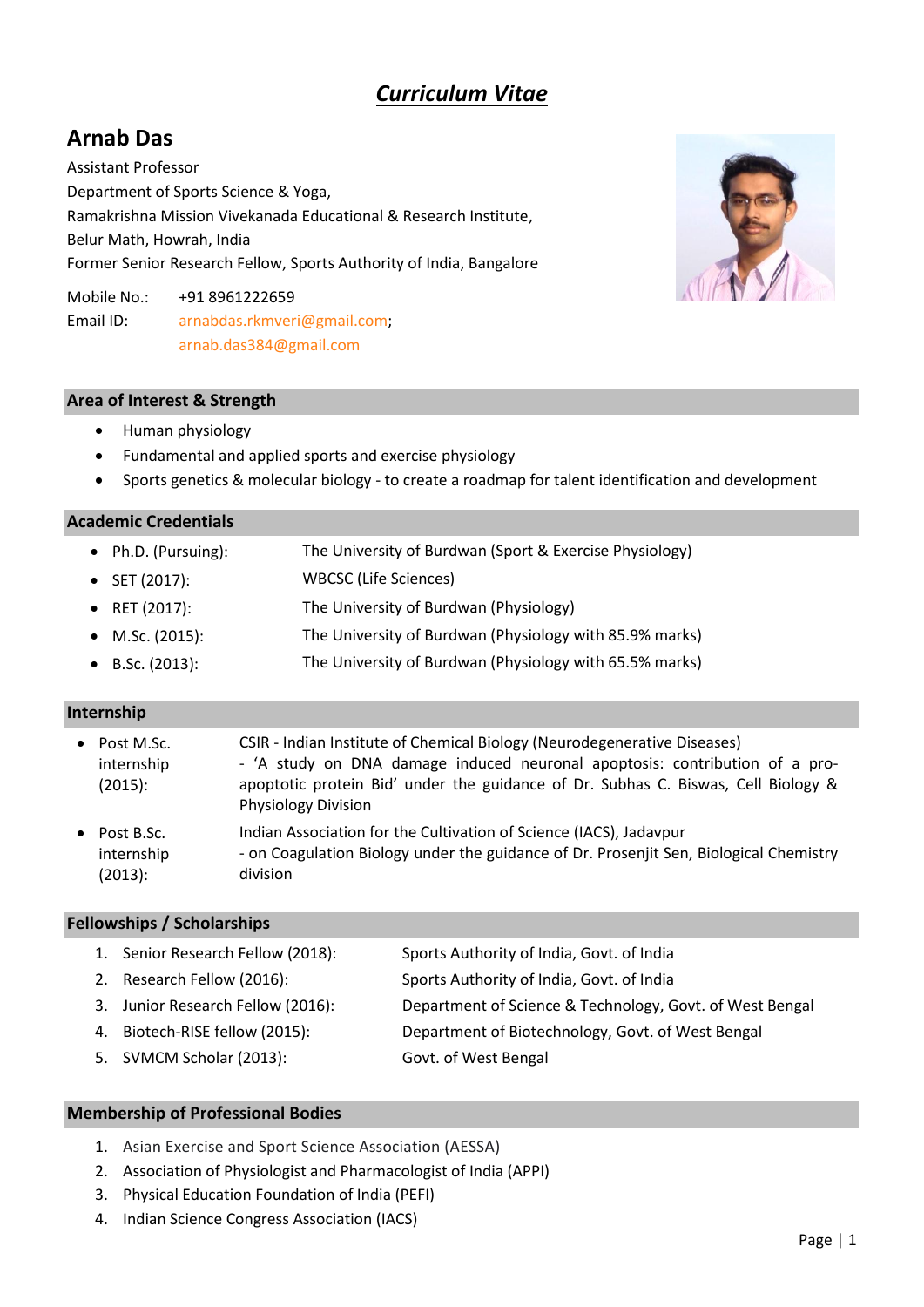**Teaching Experience**

| SI.<br>no.     | University/<br>Institute name                                                                  | <b>Position</b>        | <b>Courses</b>                                                                                     | Subjects / papers                                                            | <b>Duration</b>             |
|----------------|------------------------------------------------------------------------------------------------|------------------------|----------------------------------------------------------------------------------------------------|------------------------------------------------------------------------------|-----------------------------|
| 1 <sub>1</sub> | Ramakrishna<br>Mission Vivekanada<br><b>Educational &amp;</b><br>Research Institute,<br>Howrah | Assistant<br>Professor | M.Sc. in Sports Science                                                                            | Physiology,<br>Exercise<br>Physiology                                        | June 2021 to<br>till date   |
| 2.             | University of<br>Calcutta,<br>Kolkata                                                          | Guest<br>Faculty       | M.Sc. in Sports<br>Biochemistry                                                                    | Sports<br>Biochemistry                                                       | June 2020 to<br>till date   |
| 3.             | Manipal College of<br>Health Professions,<br>Manipal, Karnataka                                | Assistant<br>Professor | M.Sc. in Exercise and<br><b>Sports Sciences</b><br>B.Sc. in Exercise and<br><b>Sports Sciences</b> | Exercise<br>Physiology,<br>Exercise genomics<br>& proteomics,<br>Anti-doping | Feb' 2020 to<br>June 2021   |
| 4.             | Sharavathi Dental<br>College & Hospital,<br>Shimoga, Karnataka                                 | Lecturer               | <b>Bachelor of Dental Surgery</b><br>(BDS)                                                         | Human Physiology                                                             | Sep' 2019 to<br>Jan' 2020   |
| 5.             | Sports Authority of<br>India, Bangalore                                                        | Research<br>Fellow     | <b>NSNIS Diploma in Sports</b><br>Coaching & Certificate<br>course in Sports Coaching              | System physiology                                                            | July, 2016 to<br>June, 2019 |

#### **Work / Research Experience**

# *1. Research Fellow & Senior Research Fellow Sports Authority of India, Bangalore* (June 2016 - June 2019)

- *Worked with various National teams as an Exercise Physiologist i.e. hockey, rowing, volleyball, basketball, swimming, athletics targeting optimum physical fitness and wellness*
- *Conducted cardio-pulmonary stress tests, metabolic tests, ECG, blood pressure monitoring, aerobic and anaerobic tests of National campers and junior athletes*
- *Physiological evaluation of budding athletes periodically*
- *Conducted anthropometric assessments*
- *Operated sophisticated sports science equipment for assessing athletes and patients*
- *Data collected, analyzed & interpreted*
- *Prepared exercise physiology test reports with training recommendations*
- *Discussed test results to the coaches and support staffs*
- *Attended meetings at SAI regional office as well as head office*

# *2. Junior Research Fellow*

# *Ramakrishna Mission Vivekananda Centenary College, Kolkata*

(February 2016 - June 2016)

- *Research on Cancer Biology*
- *Cancer drug discovery from mushrooms*
- *Handling purchase of equipment, reagents and consumables*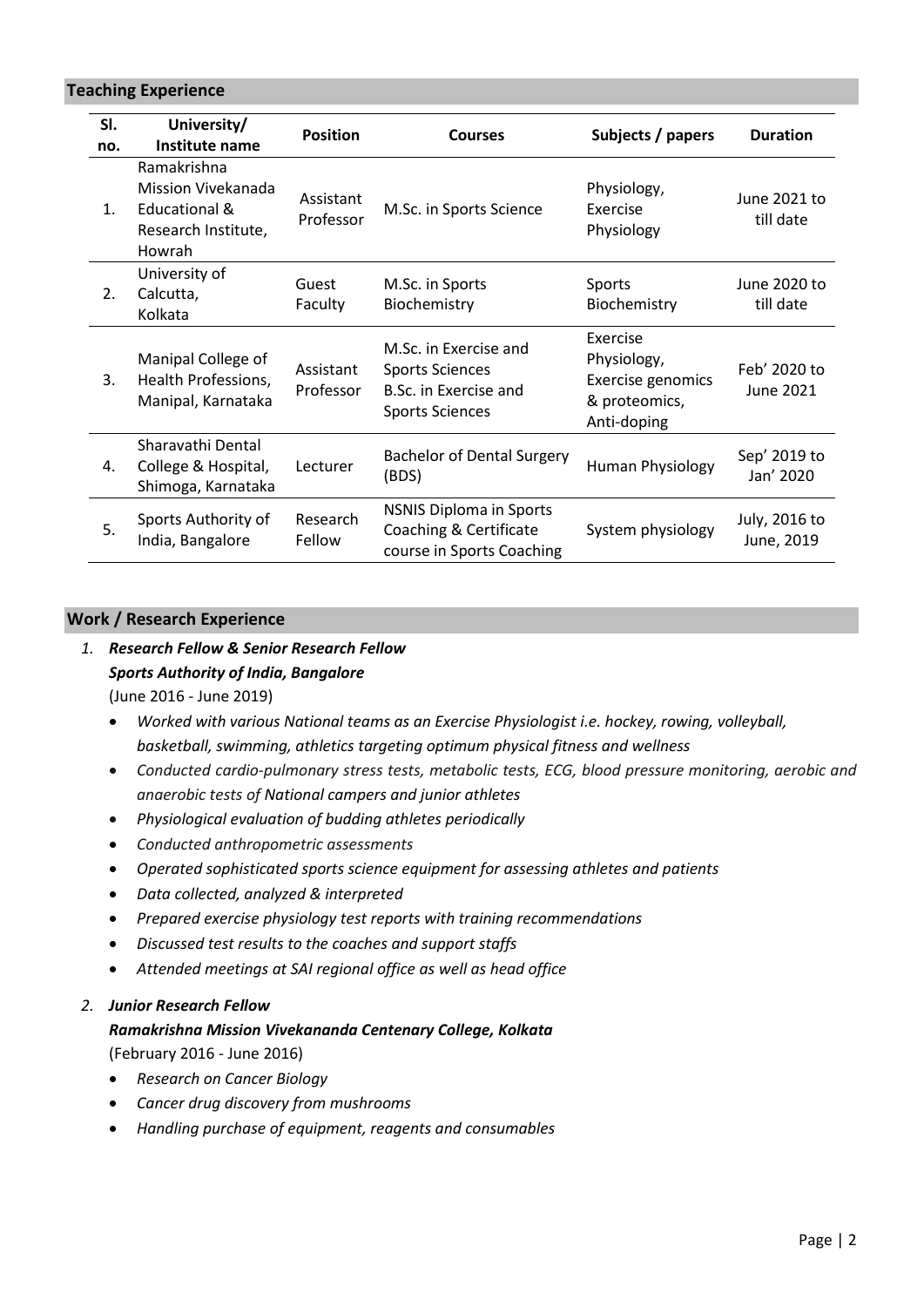#### **Specific Charges & Responsibilities**

#### *1. At Manipal College of Health Professions:*

- **M.Sc. Thesis Guidance**: One (ongoing), on 'The association of sports performance, injury risk, and athlete's anxiety with specific genetic polymorphisms: a systematic review'.
- **Prepared syllabus content** for Physiology and Exercise Physiology course as a part of **Outcome based education (OBE)** for B.Sc. & M.Sc. Exercise and Sports Sciences program.

# *2. At Sports Authority of India:*

- Charge given to design and submit a project on **'Genetic profiling of Indian athletes' to HRDS, Ministry of Youth Affairs and Sports**, Government of India and establish a sports genetics lab, first of its kind in India, at SAI Bangalore.
- **Attended HRDS meeting** held **at Shastri Bhavan, Ministry of Youth Affairs and Sports**, Government of India, New Delhi to defend Sports Genetics project. The project was primarily approved and praised by the Technical Committee.
- **Handled project fund and equipment procurement** for Sports Genetics laboratory.
- Became a **Committee Member** of eight members Committee formulated by Coaching Division, SAI Head Office, New Delhi to **finalize the norms for fitness tests for CBSE & Khelo India** in January 2018.
- **Appointed as Dope Control Officer (DCO)** by National Anti-Doping Agency (NADA) to collect **dope samples** during Senior National Weightlifting Championship 2018 and out of the competition as well.
- **Deputed several times to evaluate SAI trainees** practicing at different SAI centers in Andhra Pradesh, Telangana, and Karnataka.

#### **Projects**

*Completed:*

| 2016-2018: | Physiological and biochemical monitoring of Indian rowers in two training phases |
|------------|----------------------------------------------------------------------------------|
| --------   |                                                                                  |

**2014-2015:** Haematinic Potential of *Jussiaea repens* L – a Search for Antianaemic Herb

#### **Professional Development Activities**

- 1. Completed six weeks course on '**Introduction to Systematic review and Meta-analysis**' from the *Johns Hopkins University, US* in August **2020**.
- 2. Completed courses on '**Anti-Doping e-Learning for Medical Professionals'** and **'Anti-Doping e-Learning for Medical Professionals at Major Games'** conducted by *World Anti-Doping Agency (WADA)* in May **2020**.
- 3. Completed six weeks course on '**Understanding Clinical Research: Behind the Statistics**' from the *University of Cape Town, South Africa* in April **2020**.
- 4. Participated in the Orientation course on **Doping Control** organized by *Sports Authority of India (SAI) and*  National Anti-Doping Agency (NADA) from 5<sup>th</sup>-6<sup>th</sup> December 2017 at Jawaharlal Nehru Stadium, New Delhi.
- 5. Completed UGC funded one-year certificate course in Career Oriented Program on **"Tools & Techniques in Bio-technology"** during the academic session **2013-2014** from Hooghly Mohsin College, West Bengal.
- 6. Participated in pre-conference workshop on **'Basic techniques of Molecular biology - cDNA synthesis, PCR analysis and bioinformatics'** organized by Department of Physiology and Pharmacology, Maleka Manipal Medical College and Kasturba Medical College, Manipal on 28th November **2018**.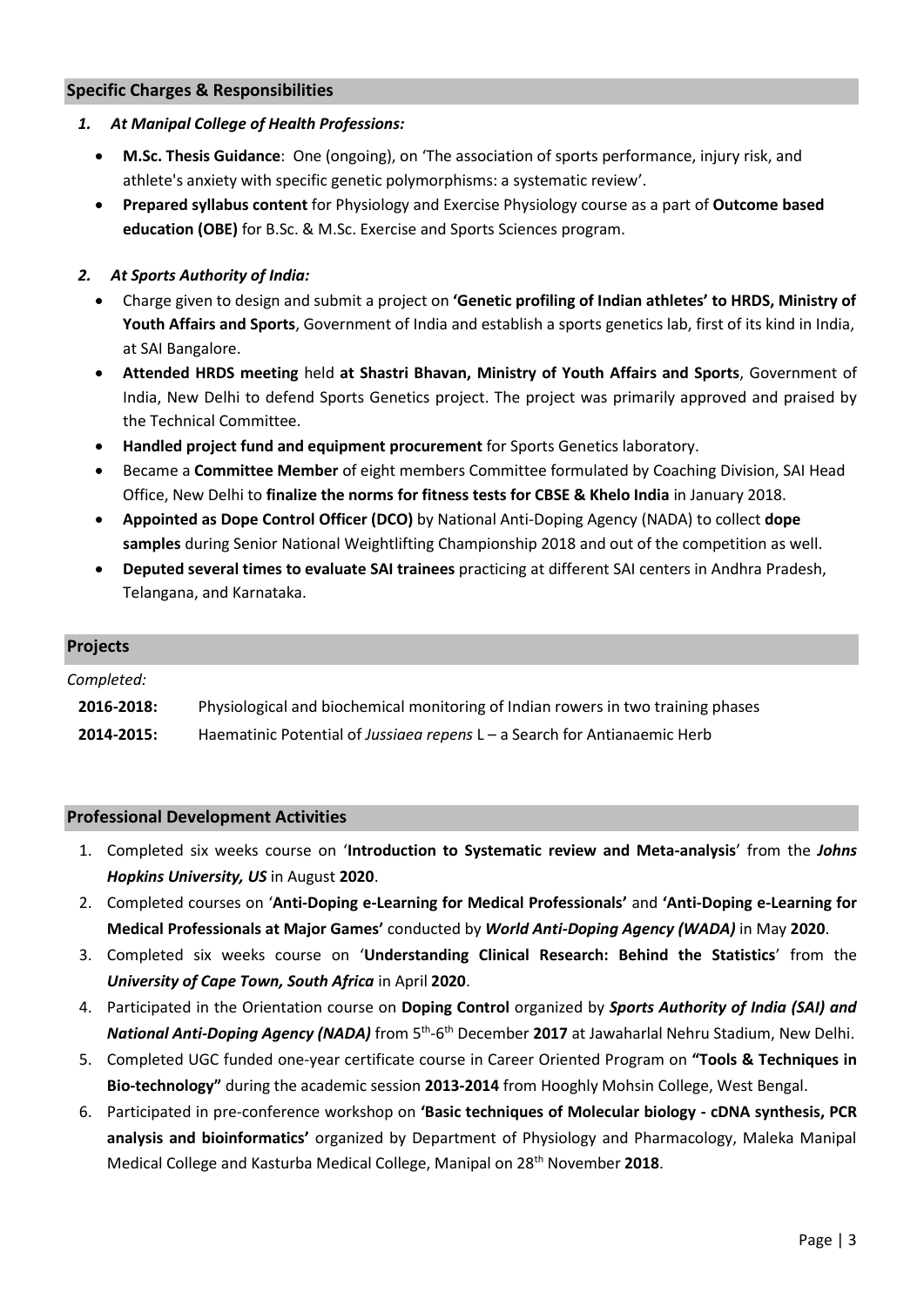#### **Presentations**

At International Conference:

*Oral:*

- **1. 'Morpho-physiological profiling and performance of elite rowers at base preparation'**, Olympics and Indian Values in Global Context 2018 at Delhi University, New Delhi from 25<sup>th</sup> - 27<sup>th</sup> September, 2018.
- **2. 'Changes in physiological and biochemical parameters of national male junior rowers during two phases of training cycle'**, SAICON 2017 at Jawaharlal Nehru Stadium, New Delhi from 7<sup>th</sup> - 9<sup>th</sup> December, 2017.

*Poster:*

**1. 'Study of male gonadal activity in mangiferin induced rats compared with crude bark extracts of**  *Mangifera Indica',* Health Sciences Innovation Conference and Trade Show at Taj Mahal Palace Hotel, Mumbai, India from 15th - 17th January, **2015**.

At National Conference:

*Oral:*

- **1. 'Oxygen uptake and heart rate kinetics of Indian elite rowers during 2K rowing' at 64<sup>th</sup> Annual National** conference of Associations of Physiologists and Pharmacologists of India 'APPICON 2018' at Manipal, Karnataka on 30th November, **2018.**
- **2. 'Physical and physiological evaluation of Indian elite rowers'** at XXVIII National Conference of Physiological Society of India 'PHYSIOCON 2016' at Midnapore College, Midnapore, West Bengal on 18<sup>th</sup> -20 th November, **2016**.
- **3. 'Effect of turmeric powder supplementation on lipid profile of pre-menopausal and post-menopausal women'** at 23rd West Bengal State Science and Technology Congress at Presidency University, Kolkata during 28th – 29th February, **2016**.

#### *Poster:*

- **1.** *'Jussiaea repens L* **induced biomolecular and ultrastructural changes of epididymis in male rats – a new frontier of herbal male contraceptive research'** in National seminar on Recent Advances in Biotechnology at CSIR- Indian Institute of Chemical Biology, Kolkata on 17<sup>th</sup> April, 2015.
- **2. '***Jussiaea repens* **as an herbal contraceptive - a mating study in male rats',** National Seminar on Aquaresources: Care and Concerns at Jadavpur University organized by Social Environmental and Biological Association in collaboration with Zoological Survey of India and West Bengal Biodiversity Board on 14th February, **2015**.
- **3. 'A comparative study in between mangiferin pure and crude ethanolic extract from** *Mangifera Indica* **bark on haematological parameters in male albino rats',** 102nd Indian Science Congress,2015 (Medical Sciences section) organized by University of Mumbai, India on 3<sup>rd</sup> -7<sup>th</sup> January, **2015**.
- **4. 'Effect of Lead Acetate on rat's uterus- an in vitro and in vivo study'** in the ICMR-sponsored National Seminar on Community Metabolic Disorder and Dietary Therapeutic Approaches on December 22 & 23, 2014 organized by the Department of Nutrition, Raja N.L.Khan Women's College, Midnapore and stood *1 st Position in PG section***.**

# **Publications**

#### *Research article:*

**1. Arnab Das**, Malay Mandal, Pralay Majumdar, Alak Kr. Shyamal. **Morpho-physiological profile and 2K performance of Indian elite rowers.** *Journal of Physical Education and Sport*. **2019**; 19(3): 1630-1635. doi: 10.7752/jpes.2019.03236.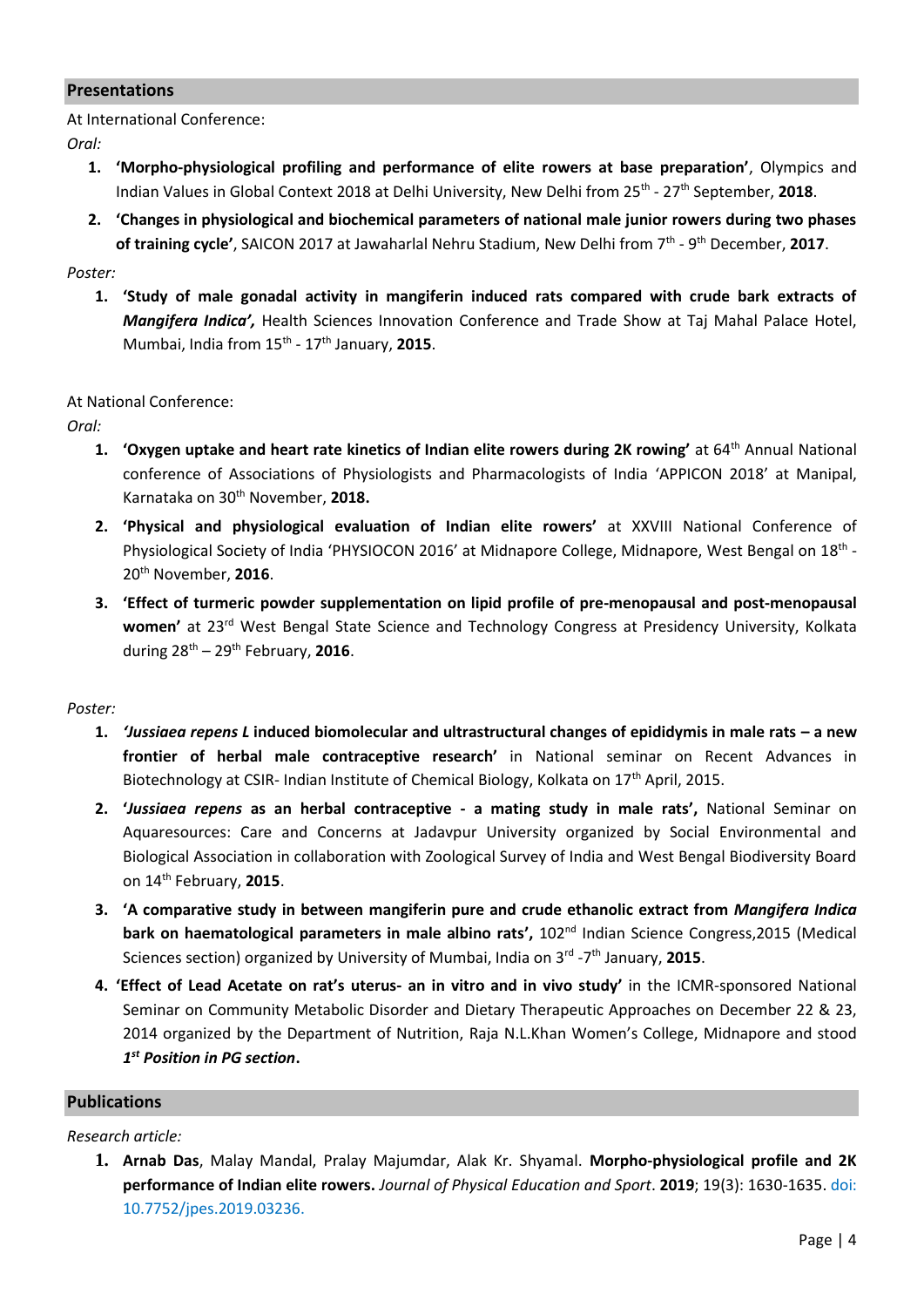- **2. Arnab Das**, Malay Mandal, Alak Kr. Shyamal, Pralay Majumdar. **Monitoring changes of cardio-respiratory parameters during 2000m rowing performance**. *International Journal of Exercise Science*. **2019**; 12(2): 483-490. PMID: 30899347.
- **3.** Pralay Majumdar, **Arnab Das** and Malay Mandal. **Physical and strength variables as a predictor of 2000m rowing ergometer performance in elite rowers**. *Journal of Physical Education and Sport*. **2017**; 17(4): 2502-2507. doi: 10.7752/jpes.2017.04281.
- **4. Arnab Das**, Subhasish Ghosal, Indrani Chakraborty and Nirmal Pradhan. **Haematinic Potential of** *Jussiaea repens* **L – A Search for Antianaemic Herb.** *British Journal of Pharmaceutical Research*, **2015**; 8(5): 1-11. doi: 10.9734/BJPR/2015/20409.
- **5.** Subhasis Ghoshal, **Arnab Das**, Kajari Bhattacharya, Maitrayee Mondal, Indrani Chakraborty, Nimai Masanta and Nirmal Pradhan. *Jussiaea repens* **as a herbal cotraceptive –a mating study in male rats.** *Journal of Environment & Sociobiol*ogy, **2015**; 12(1): 123-131.
- **6.** Purushottam Pramanik, Rohitaswa Chowdhury and **Arnab Das**. **Reference values of body fat indices for semi urban children and adolescent of bengalee ethnicity.** *Global Journal of Biology, Agriculture and health Sciences*, **2014**; 3(4): 19-29.
- **7. Arnab Das**, Chaitali Bose, Subhasish Ghosal, Indrani Chakraborty and Nirmal Pradhan\*. **Effect of pure mangiferin vis-a-vis crude ethanolic extract from** *Mangifera indica* **bark on haematological parameters in male albino rats.** *World Journal of Pharmaceutical Research*, **2014**; 3(9): 1390-1403.

# *Abstract:*

- **1. Arnab Das**, Usha Sri Kaniganti, Alak Kr. Syamal, Malay Mandal, Pralay Majumdar. **Monitoring 3 months periodized training load in Indian National rowers.** *Indian Journal of Physiology and Pharmacology*. **2019**; 63 (5): 59-60.
- **2. Arnab Das**, Malay Mandal, Alak Kr. Syamal, Pralay Majumdar. **Oxygen uptake and heart rate kinetics of Indian elite rowers during 2K rowing**. *Indian Journal of Physiology and Pharmacology*. **2018**; 62 (5): 88.
- **3. Arnab Das**, Malay Mandal, Pralay Majumdar. **Changes in physiological and biochemical parameters of national male junior rowers during two phases of training cycle**. International conference on Sports Medicine and Sports Science, 1<sup>st</sup> SAICON 2017 at Jawaharlal Nehru Stadium, New Delhi organized by Sports Authority of India from 7<sup>th</sup> - 9<sup>th</sup> December, 2017.
- **4.** Pralay Majumdar, Malay Mandal, **Arnab Das**, Manish Singh. **Physical and physiological evaluation of Indian elite rowers.** XXVIII<sup>th</sup> Annual conference of the Physiological Society of India named PHYSIOCON 2016 at Medinipore College, West Bengal from 18th to 20th November, **2016**.
- **5.** Subhasish Ghosal, Nirmal Kr. Pradhan, **Arnab Das**, Indrani Chakraborty. *Jussiaea repens L* **induced biomolecular and ultrastructural changes of epididymis in male rats – a new frontier of herbal male contraceptive research**. National Seminar on Recent Advances in Biotechnology at CSIR- IICB, Kolkata, India on 17th April, **2015**.
- **6. Arnab Das**, Tasneem Khandekar, Chaitali Bose, Subhasish Ghgosal, Indrani Chakraborty, Nirmal Pradhan. **Study of male gonadal activity in mangiferin induced rats compared with crude bark extracts of**  *Mangifera indica*. Health Sciences Innovation Conference and Trade Show at Taj Mahal Palace Hotel, Mumbai, India organized by The Ohio State University and The All India Institute of Medical Sciences on 15th -17th January, **2015**.
- **7. Arnab Das**, Nirmal Pradhan. **A comparative study in between mangiferin pure and crude ethanolic extract from** *Mangifera indica* **bark on haematological parameters in male albino rats**. 102nd Indian Science Congress 2015 (Medical Sciences section) organized by University of Mumbai, India on 3<sup>rd</sup> -7<sup>th</sup> January, **2015**.